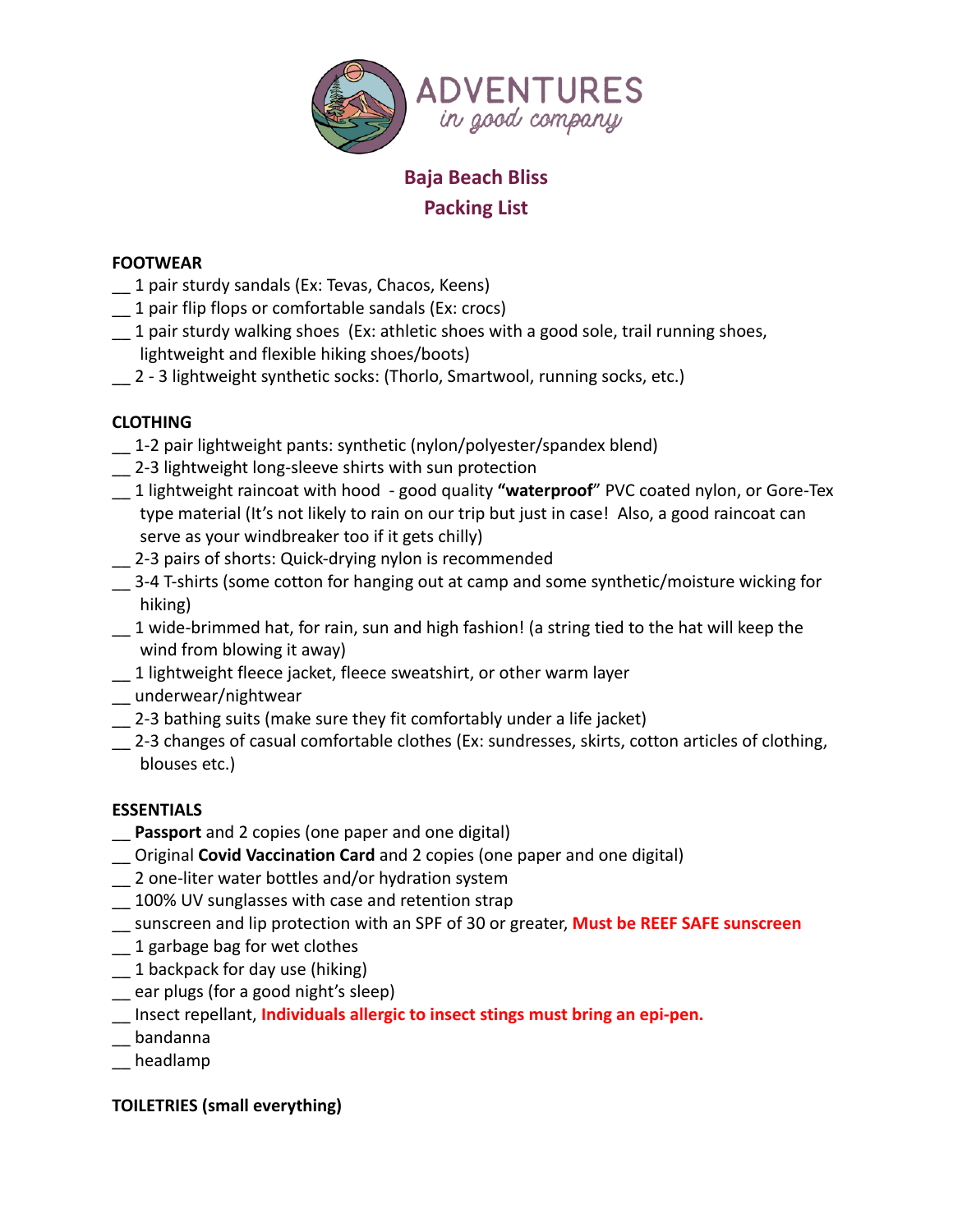

- \_\_ Toothbrush, small toothpaste, dental floss, shampoo, moist towelettes, sanitary supplies and a zip-lock plastic bag, contact lens paraphernalia
- \_\_ Simple personal first aid kit: (over the counter medications like advil, Hydrocortisone Cream, Benadryl, and bandaids)

#### **OPTIONAL (not required, personal preference)**

- \_\_ binoculars \_\_\_ book \_\_ journal and pen<br>\_\_ watch: water resistant \_\_ extra sunglasses
- $\equiv$  watch: water resistant
- \_\_ waterproof camera bag \_\_ camera, film/memory card, and an extra camera battery \_\_ powdered hydrating drink mix (Gatorade, lemonade, etc.)

personal snorkeling gear (gear will be provided for you but if you have a set you like to use, feel free to bring it)

# **NOTES ON PACKING LIST**

Adventures in Good Company's packing list includes items to help you be prepared for the various activities and conditions. It is not personalized, so please add the items that you require to travel safely and comfortably but remember – less is better! You may not use everything you bring; however, you need to come prepared for all possible weather. At the same time, you must be able to carry your own luggage, sometimes up and downstairs. **As space for luggage on our trips is limited, please do not overpack!**

**Daypacks:** Your daypack should be large enough to hold the following items: 1 liter of water, rain gear, lunch/snacks (for the day), sun screen, personal first aid kit, and personal items such as camera, etc. We recommend a daypack with a capacity of between 18 - 24 Liters with a hip belt, padded shoulder straps, and 'lifters'. Before you leave home check to be sure that it is comfortable to wear all day and has sufficient space for all of the items listed above.

**Footwear:** Well-fitting, lightweight boots or trail shoes are very important to your safety and enjoyment. If you plan to buy new footwear, break them in by wearing them around town and taking some short hikes *before* your trip. For hiking around La Isla Espiritu Santo, lightweight and flexible boots/shoes with a Vibram sole work well. If you have weak ankles or are recovering from an ankle injury, get boots that come above the ankle – you'll find that this will give you more support in uneven or slippery terrain.

**Clothing:** The clothing listed on the packing list has been chosen for your specific trip conditions and for its versatility for layering. Also, adding or subtracting layers allows you to adjust to the temperature at your particular level of activity.

**Hydration:** Being able to easily access your water without assistance, so that you can drink frequently, is important to your safety and enjoyment. One method is to have a water bottle attached to the outside of your backpack. Another option is to use a **HYDRATION SYSTEM**